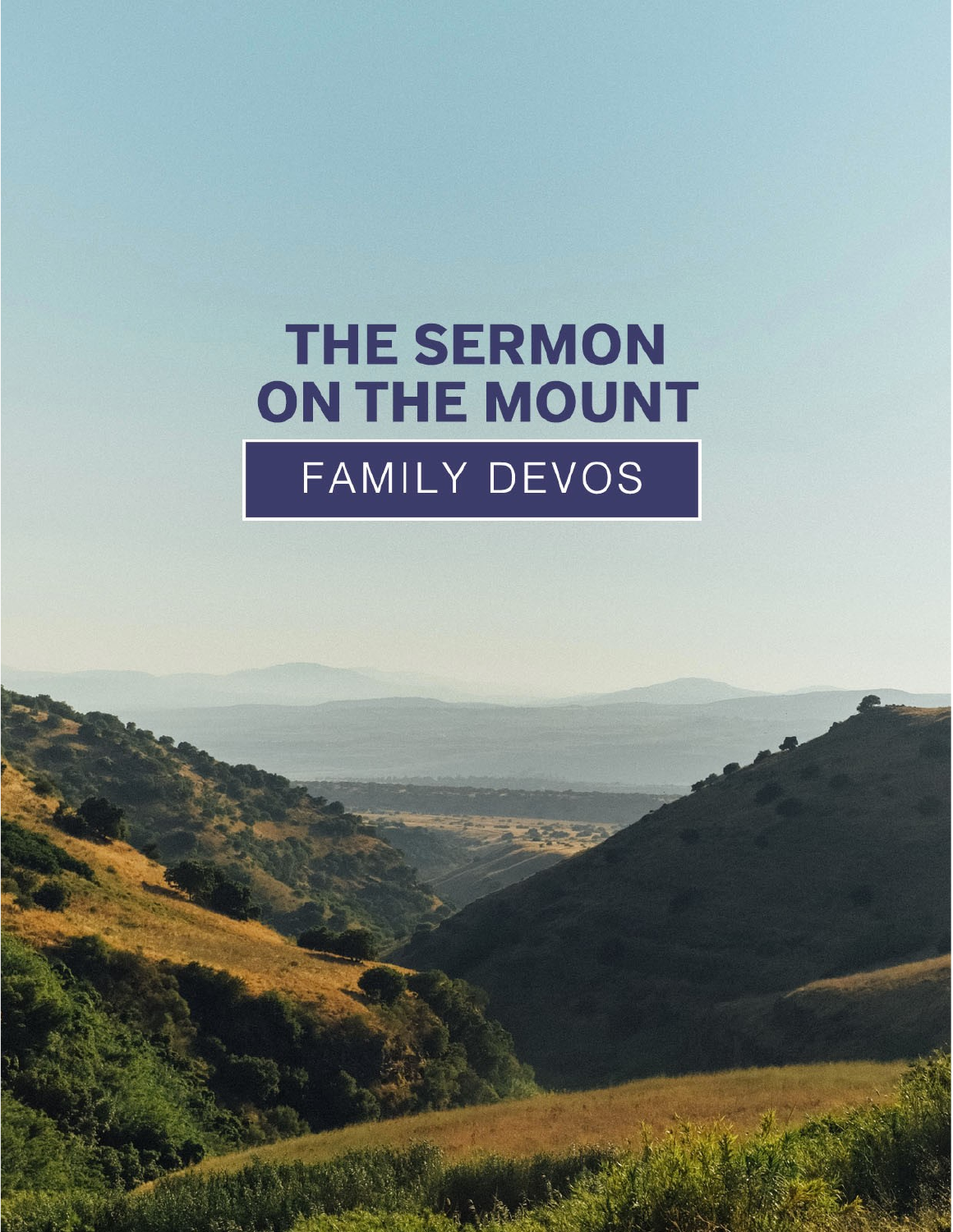### **The Narrow Gate**

#### **Scripture:** Matthew 7:13-14

#### **Memory Verse:** Matthew 7:14

"Because narrow is the gate and difficult is the way which leads to life, and there are few who find it."

#### **For My Family:**

Have you ever gone hiking before? Sometimes on a hike, you find yourself on a narrow path that's difficult to walk on. Other times, you might have to climb a fallen tree, leap across a stream of water, or balance on a small rock. Hiking is much harder than walking on a sidewalk or paved road, which is why some people don't like hiking much. But those who press on despite these difficulties are rewarded with beautiful views, such as mountaintops and waterfalls. In today's verses, Jesus says that the Christian life is like this.

In Matthew 7:13-14, Jesus continues his sermon by contrasting two paths. The first path is wide and easy to walk on, with a big gate in the front of it and many people on it. This path, He says, leads to destruction. The other path is much narrower and begins with a skinny gate. Few people even find this path, let alone walk on it, and it's not an easy path to take. However, this path leads to eternal life. These two paths represent the two different ways we can live our life.

The first path represents living life our own way, doing what makes us feel good. This is the easier path, which is why many people choose it. When you go down this path, you don't have to listen to God or follow His rules. You can do whatever you want. People on this path think that they know better than God. But while this path is easier and more popular, everyone who takes it regrets it in the end because it leads to destruction.

The narrow path is the path of following the Lord. This path is more difficult and less popular. It requires obeying God's commands, even when you'd rather do something else. You might feel left out when everyone else is living their own way and you're the only one on the path of following Jesus. Jesus asks us to be willing to give up everything we have to follow Him, and many times being a Christian will cost you something. But no matter how hard following Jesus gets, it is always worth it because the end reward is eternal life.

Each of us has a choice to make. Will you choose the wide, easy path, or the narrow, difficult one? If you just focus on your life here and now, it is likely you will pick the easy path and ignore its terrible end. That's why it's important to remember where each path leads. The living your own way might sound nice now, since you can do whatever you want, but the end is only misery and pain. On the other hand, following Jesus is hard work. It requires putting what He wants ahead of what you want. It could cost you friends and popularity. But no matter what following Jesus costs you, the reward at the end of eternal life makes it worth it. So choose the path of life today!